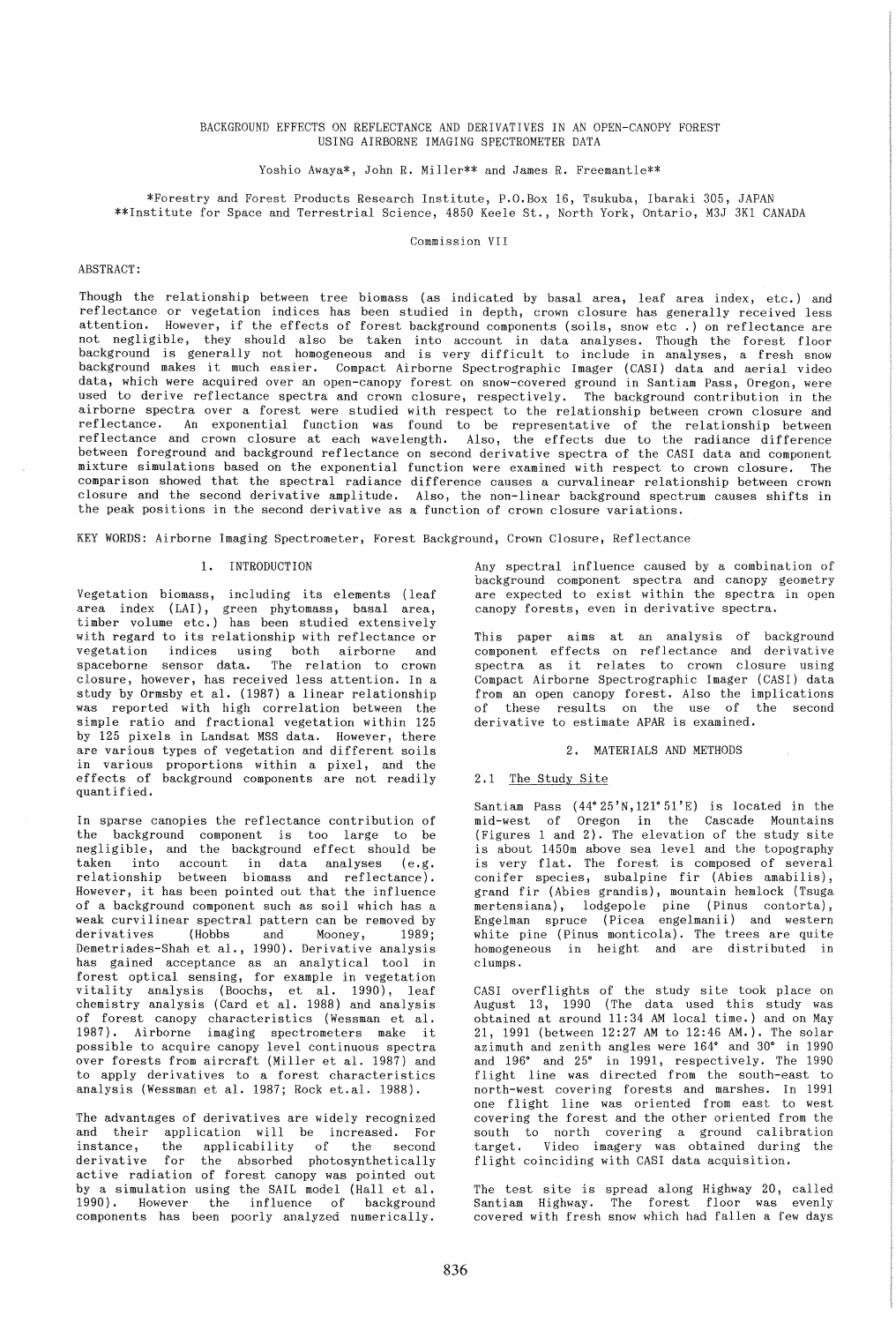

Figure 1. Photograph of the study site taken on May 14, 1991.

before the 1991 flight.

### 2.2 Calibration Target Measurements

Field spectra were acquired for ground calibration targets under natural illumination using a Spectron Engineering SE-590 field spectrometer. The spectral resolution and spectral coverage of the spectrometer are 12 nm and from 380 to 1100 nm, respectively. The spectral measurements were done under a clear sky at about 4 PM on the same day of the 1991 CASI flight. A gravel pit near the test site was chosen as the calibration target and its spectral reflectance measured. Spectra were also obtained from snow and a Labsphere spectralon white standard reflectance panel. The spectrometer was posi tioned about 1 meter above the targets while viewing in the nadir direction. Both the gravel and snow spectra were converted into a reflectance by ratioing with the spectralon panel spectra (Figures 3 and 6A). These measured reflectances of the ground calibration targets were used to convert the CASI radiance data into reflectance, thereby<br>removing atmospheric absorption features atmospheric (Freemantle et al. 1992).

#### 2.3 The Compact Airborne Spectrographic Imager

The Compact Airborne Spectrographic Imager (CASI) acquires data in both a spectral mode and a spatial mode in several flight lines. In this study, only the spectral mode data were analyzed.

The CASI data is digitized to 12 bits and provides

spectral coverage from 418 to 927 nm with 288 channels, at a nominal spectral resolution of 2.5 nm; the swath width of  $35^{\circ}$  can be sampled using up to 39 view directions (Anger et al. 1990). Each flight was at an altitude of 1800 m above ground level. The approximate pixel size for the CASI spectral mode data in this study was  $2 \times 9$  m. east to west flight data (EW CASI data) from 1991 was used for the crown closure study, and the south to north flight data (SN CASI data ) from 1991 was used to acquire CASI radiance data from ground calibration targets. The 1990 flight data (1990's CASI data) was used to derive a vegetation-free wet soil spectrum.

A total of 3 spectral mode pixels from the SN CASI data were identified as dry pure gravel pixels located near the ground measurement location. No vegetation contamination or adjacency effect was identified in the spectrum of each pixel. The gravel reflectance from field measurements with Spectron SE-590 were applied to the CAS! data radiance calibration to provide reflectance values. Each gravel pixel of the SN CASI data was tested and an average spectrum of two of them was used for the conversion to reflectance thereby producing somewhat noisy calibrated reflectance values. Cross calibration of reflectances between the 1990 CASI data and the 1991 CASI data was carried out using the asphalt pixels of Santiam Highway common to both 1991 and 1990 data.

# 2.4 Training Area Selection and Crown Closure Interpretation

The aerial video was digitized and converted into 35mm slides. The slides were projected on a dot matrix screen and the EW CASI data were displayed on a SUN-3 display, then the training areas were selected from the EW CASI data referring to the projected slides. As trees tended to form clumps, the training areas had to be carefully chosen from evenly populated tree areas. As the EW CASI data were acquired from a 35 degree swath angle, bi-directional reflectance features of the tree canopies (Asrar, 1989) can be expected to affect the observed radiance data due to the sun's azimuth angle to the flight direction and the wide swath angle. Consequently, the training areas were selected from the 9th to 23rd view directions (and mainly from the 10th to 18th columns) yielding data wi thin ± 10 degrees of nadir thereby minimizing bi-directional reflectance variations and a marginal effect on the snow cover along the Santiam Highway.

The crown closure of each training area was measured in the following manner: 1) slides were projected on a 7 mm interval dot matrix sheet and the boundary of each pixel was carefully drawn on it. (Each pixel occupied 7 by 3 dots or 6 by 3 dots on the matrix sheet), 2) crown closures and snow cover were measured separately for each pixel, then disagreement between crown closure and snow cover measurements was examined, and 3) measurement was repeated until the disagreement became less than 2 dots for each pixel and the results were averaged for each training area. Thirty eight training areas were chosen.

Training pixels were selected from the EW CASI data simultaneously with the crown closure measurement, and saturated pixels were carefully checked according to the shape of each spectrum and discarded from each training area data. Then the crown closure of the training area was crown closure of the training area was<br>recalculated. The minimum number of pixels per training area was 5 and the CASI reflectance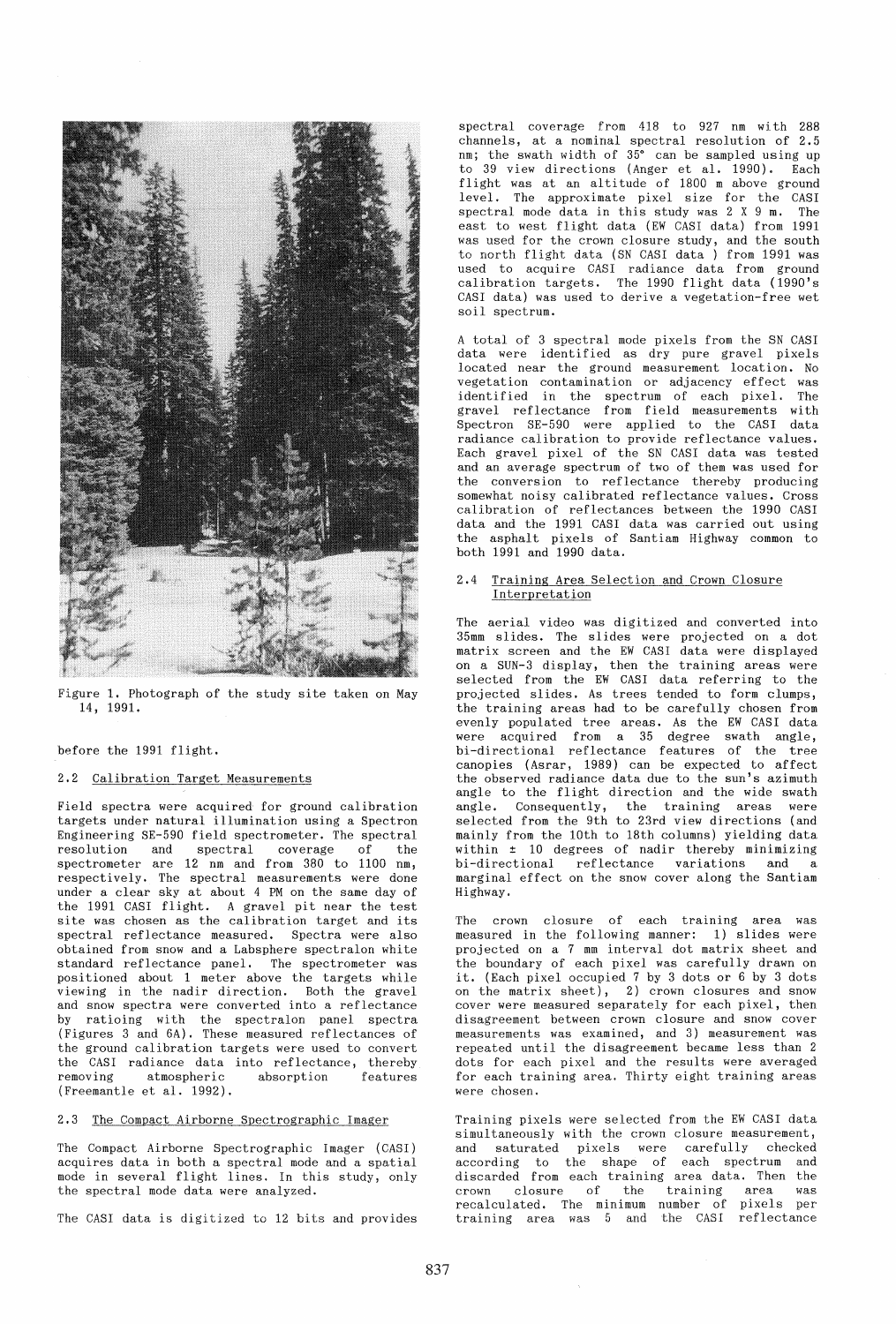



Figure 4. CASI radiance spectra 4A and their calibrated spectra 4B with different crown closures.

Figure 3. Field spectrum of the gravel acquired with the SE-590 spectrometer, and fully closed tree and vegetation free spectrum of CASI data for spectral simulation.

Wavelength (nm)

838<br>038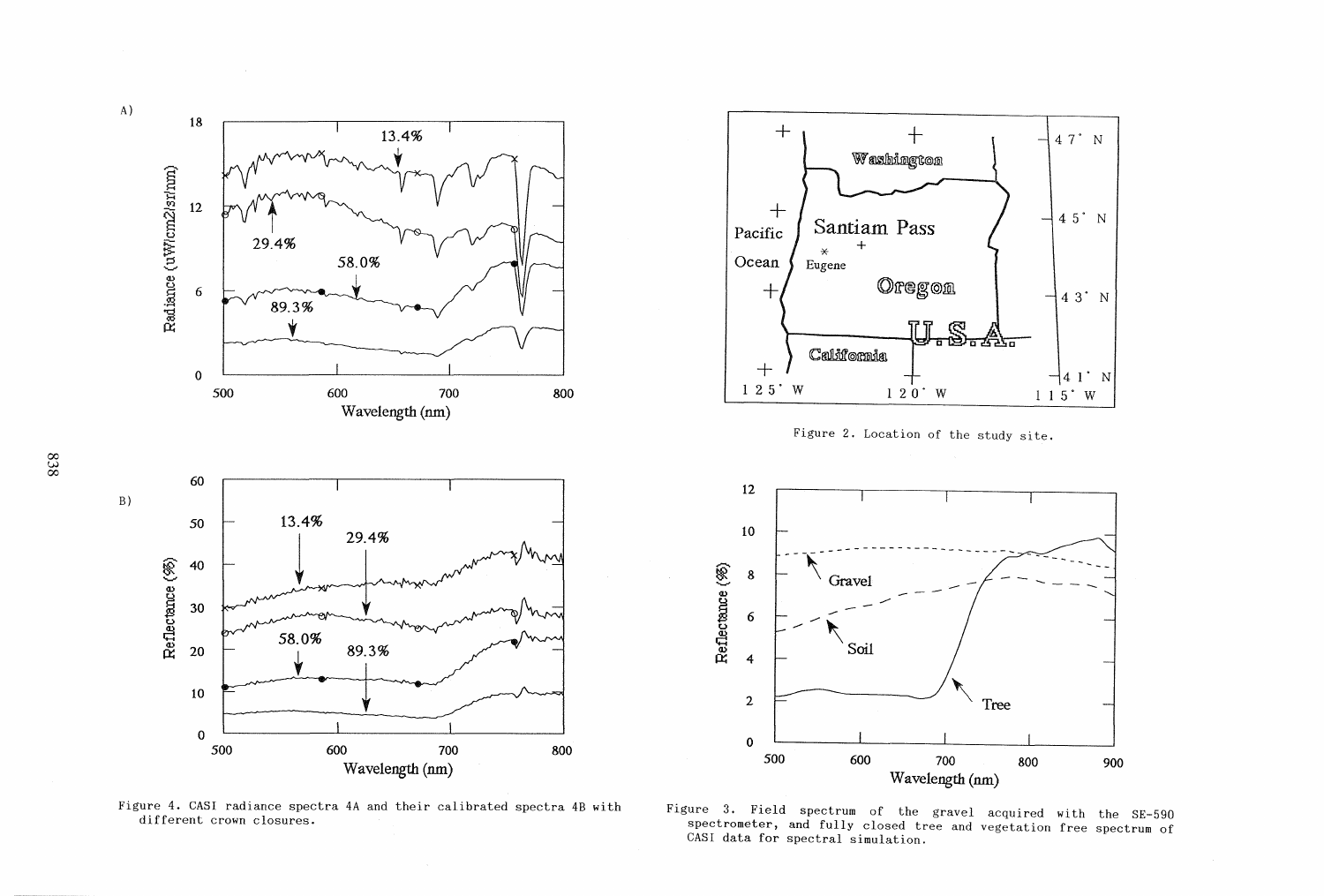Table 1. Regression coefficients of equations predicting reflectance from tree crown closure for selected 9 channels. Sample size is 38. Regression equation:

|  |  |  |  | Reflectance = $a * exp(b * C \log r)$ |
|--|--|--|--|---------------------------------------|
|--|--|--|--|---------------------------------------|

| Wavelength            | a     | b           | r        | r**2  |
|-----------------------|-------|-------------|----------|-------|
| 500 nm                | 45.79 | $-0.024569$ | $-0.959$ | 0.919 |
| 550 nm                | 50.29 | $-0.02382$  | $-0.959$ | 0.920 |
| 600<br>n <sub>m</sub> | 54.04 | $-0.024924$ | $-0.962$ | 0.926 |
| 650 nm                | 55.90 | $-0.026263$ | $-0.962$ | 0.925 |
| 680 nm                | 56.57 | $-0.026997$ | $-0.960$ | 0.921 |
| 700 nm                | 54.73 | $-0.023905$ | $-0.958$ | 0.917 |
| 750 nm                | 52.60 | $-0.016594$ | $-0.934$ | 0.873 |
| 780<br>n <sub>m</sub> | 49.90 | $-0.015692$ | $-0.927$ | 0.859 |
| 800.<br>nm            | 48.69 | $-0.014622$ | $-0.928$ | 0.861 |

spectra in each training area were averaged by each spectral channel.

# 3. ANALYSIS AND RESULTS

# 3.1 Airborne Spectral Measurements

Some of the radiance and reflectance spectra acquired by CASI are shown in Figure 4. Strong spectral absorption in the visible region is clearly observed and relatively small spectral changes are clear in the near infrared region. The curves give a clear understanding of reflectance changes according to the different crown closures. However, as the reflectance becomes greater, the amplitude of spiky noise also becomes greater. The intensity of the noise is very great in the ref lectance spectra of the small crown closure. This indicates that strong scattering occurs on the snow surface and disturbs clear observation of the spectra.

# 3.2 Crown Closure and Reflectance

An exponential function was fitted to the inferred crown closure and the corresponding reflectance values for all the training data, averaged in intervals of 5 consecutive spectral channels over the entire spectral coverage of CASI, according to:

$$
Ref(i) = a * exp (b * Crown)
$$
 (1)

where

|  | a, b : constants                             |  |
|--|----------------------------------------------|--|
|  | Crown : Crown closure                        |  |
|  | Ref(i): Reflectance at i-th channel averaged |  |
|  | over 5 channels                              |  |

Table 1 shows the results of regression between crown closure and reflectance for the exponential function at the 9 selected spectral channels. Coefficients of determination for the visible channels exceed 0.9 and exceed 0.85 in near infrared channels. Figure 5 presents scattergrams between the crown closure and reflectance of training areas for 680nm and 780nm as samples of the relationships in the visible (VIS) and near infrared (NIR) regions respectively. The curves at 680nm and 780nm are very similar. However since snow reflectance in VIS is higher than that in NIR, whereas tree reflectance in VIS is significantly smaller than that in NIR, the exponential curve slopes in NIR are gentler than those in VIS (Table 4). An exponential curve is seen to be representative of the reflectance variation with crown closure throughout the entire wavelength range of the CASI data. This implies that the snow-covered canopy floor has a similar effect over the entire spectral range. Similar curves have been observed using Landsat TM data for a forest canopy on a snow covered surface (Leckie, 1991) and using Landsat TM simulator data for the LAl of coniferous forests (Peterson et al., 1987) in the red channel.

# 3.3 Spectral Simulation

It is instructive to perform a simple simulation of the expected reflectance versus canopy closure relationships from the reflectance spectra of the primary scene components. For this purpose the reflectance spectra of a fully-closed forest canopy and vegetation-free wet soil were derived from the EW 1991 CASI data and the 1990 CASI data, respectively, and these spectra were smoothed to remove noise. Snow spectra were derived from the field measurements.

Forest reflectance spectra for different crown closures were then simulated by an exponential function pairing the closed forest and the snow spectra (tree-snow), or the closed forest and the soil spectra (tree-soil) as the spectrum of a completely closed forest (100% crown closure) and the spectrum of a completely open area (0% crown closure) respectively.

The simulated spectra (Figure 6A.) show the basic spectral features of the forest spectra extracted from the CASI data (Figure 4B) but with a tendency to overestimate the reflectance in the visible region at small crown closures.

## 3.4 Derivative spectral analysis

In order to examine the potential of derivative spectral to discriminate against variations in expround amount the CASI reflectance spectra were<br>first smoothed to reduce noise using a smoothed to reduce noise using linear-weighting running-average technique over 19 spectral channels according to:

| $\text{Refs}(i)$ = |  |  |  |  | $\Sigma$ w(j) * Ref(i+j) | (2) |
|--------------------|--|--|--|--|--------------------------|-----|
| $j=-n, n$          |  |  |  |  |                          |     |

where

 $w(j)$  : Linear weight for the  $(i+j)$ th channel for  $j = -n\&n,-(n-1)\&n-1, \ldots, -1\&1, 0$  $w(j) = 1*c, 2*c, ..., n*c, (n+1)*c$  $\Sigma$  w(i+j) = 1

n : 2\*n+1 is the number of channels used for smoothing

Ref(i+j): Reflectance of the (i+j)th channel Refs(i) : Smoothed reflectance of the i-th

channel

Reflectance values from two channels with an interval of one channel were differenced to yield the first derivative according to:

$$
Ref'(i) = (Ref(i+1) - Ref(i-1))
$$
 (3)

where

Ref(i+l): reflectance of (i+l)th channel Ref'(i) : 1st derivative of i-th channel

This operation was applied for every channel except for the beginning and end channels. Similarly, using linearly weighted averages with 11 spectral channels on first derivative spectra followed by differencing as above the second derivative spectra were calculated.

The second derivative spectra of the CASI data (Figure 7) shows the same basic spectral pattern reported in analysis of ground spectral measurements (Demetriades-Shah, 1990) and in<br>simulations by Hall et al. (1990). The two major peaks which appeared on both sides of the red edge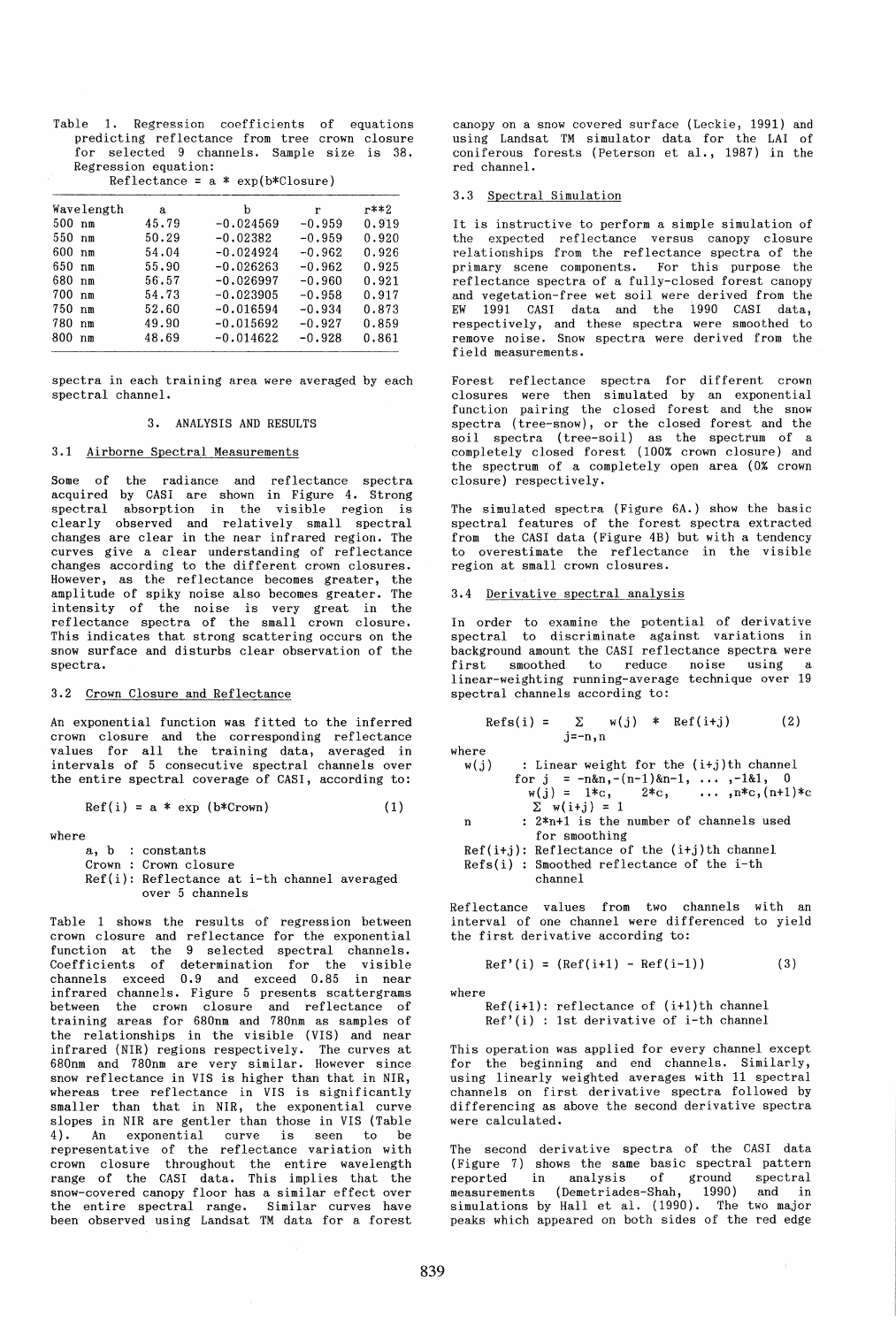

Figure 6. Simulated spectra by an exponential function using a fully covered forest spectra as 100% crown closure and a snow spectrum as 0% crown closure 6A, and using the forest spectrum and a soil spectrum 6B.



Figure 5. Scattergram of CASI reflectance vs. tree crown closure at 680nm (red well, visible) and 780nm. Reflectance was averaged over five channels covering about 9nm.



Figure *7.* Second derivative spectra derived from CASI data.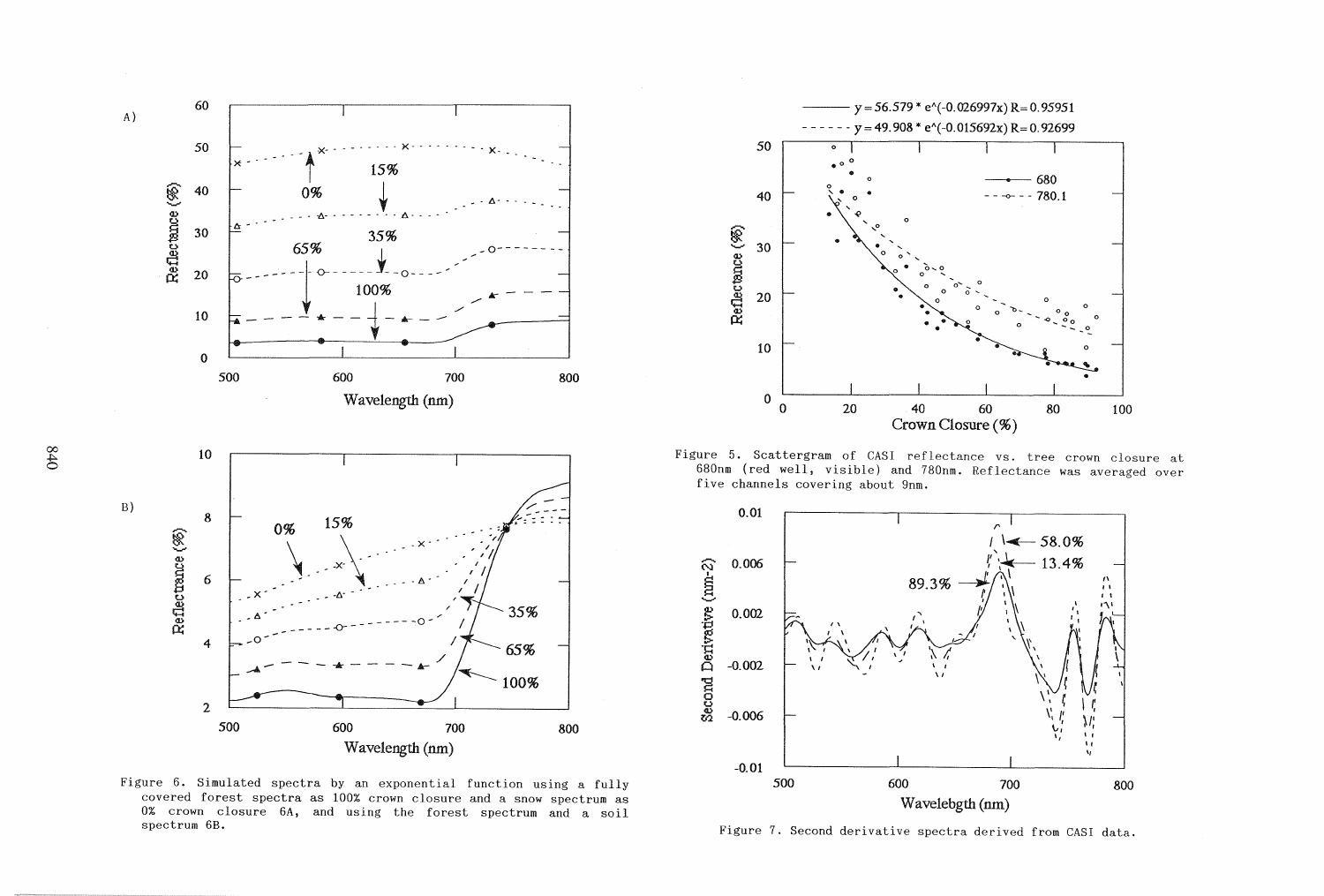at about 680 nm and 740 nm are those characteristic of vegetation spectra and are assigned special significance by Hall et al. (1990) in their simulation of relationships between second derivative spectra at 690 nm and 740 nm and APAR. However the observed second derivative spectra, especially for low crown closure sites, are uneven with small peaks throughout the entire spectral range and have additional prominent narrow peaks in NIR beyond 750 nm.

Derivatives of the our simulation spectra (both tree-snow and tree-soil combinations) were obtained in the same manner as for the derivatives of the CASI data. Eleven and seven channel weighted averages were used for the first derivative and the second derivatives, respectively. The large clear wave pattern was removed in the second derivative spectra of the two simulations (tree-snow and tree-soil simulations (Figures 8A and 8B). Clear major peaks appeared the same as in the CASI derivative. However the peak spectral position differs slightly between the tree-snow and tree-soil simulations.

### 4. DISCUSSION

The exponential function was found to provide an excellent representation of the relationship between crown closure and reflectance of the open canopy forest in the visible and near infrared channels. As the tree height in the study area was quite homogeneous, the leaf area index of each tree was also presumed to be quite homogeneous. If the leaf area index were to vary significantly between trees corresponding variations would be expected in the near infrared reflectance reducing the curve fit correlation coefficients for the near infrared channels relative to the visible channels. As transmi ttance and reflectance are dominant in the near infrared wavelengths and absorption is dominant in visible wavelengths (Swain and Davis, 1978), the leaf area can be expected to affect the spectral response in a different manner at near<br>infrared wavelengths compared to visible wavelengths compared wavelengths. However the crown closure/reflectance curves for both the spectral channels do not differ greatly with a decreasing curvature in the near infrared channels. This supports homogeneity of leaf area per tree crown in each training area.

Sellers (1987) illustrated the dependence of canopy irradiance reflectance on canopy parameters LAI, leaf scattering coefficient and soil reflectance in both the visible and the near infrared regions using a two-stream model. The curves relating LAI and surface reflectance in his study are very similar to the curves in Figure 5. It is difficult to identify the key factor, crown closure or LAI, which controls the variation of canopy reflectance in this study. We have assumed that crown closure is well correlated with LAI in the training areas of this study.

Since the training areas provide a good spread of data making the curve at each channel (Figure 5), various kinds of functions (polynomials, exponential function, etc.) could probably yield excellent fits to the data. However it would not be easy to select which functional form is optimal for the regression. Vales and Bunnel (1988) reported that the exponential curve is the best form of regression for mean crown completeness and radiation through tree crowns as measured on the ground. This and Seller's simulation probably supports the application of the exponential function to the curve fitting. However as the reflectance at 100% crown closure, namely an

asymptotic value of the exponential function, is not 0, a modified exponential function (Y=K+a\*exp(b\*X) may also be viewed favorably.

If the vitality of each tree in a forest is virtually constant, LAI will be closely related to APAR. The interpreted crown closure and the reflectance-crown closure curve supports this concept, and therefore the crown closure and reflectance relationship could be substituted for the APAR and reflectance relationship.<br>Consequently, if the second-derivative intensities if the second derivative intensities of the CASI data show a clear relationship with crown closures, this would support the possibility of estimation of APAR by the second derivative (Hall et al. 1990) from airborne data.

A correlation plot (Figure 9) for the crown closure with the second derivative intensities of the CASI and simulated spectra reveals that a high correlation between the crown closure and the CASI second derivative intensities occur at wavelengths not expected from the simulation results. This is a result of noise on the computation of derivative spectra emphasizing the care required in interpretation of derivative analysis using noisy data.

The second derivative spectra of the CASI data were compared at several channels with the second derivative spectra of the tree-snow simulation. As the reflectance increased significantly at the red edge, the second derivative showed wide variation at the red well (680 nm) and the red edge shoulder (740 nm). Therefore good agreement with the second derivatives and the crown closure was expected at both channels. However, the second derivative spectra from the tree-snow and tree-soil simulation show more realistic patterns than the second derivatives of the CASI data. In general good agreement was not found between the CASI derivative intensities and the derivative intensities from the simulation. The relatively good agreement of the two derivative intensities found at 692.5 nm (Figure 10) is seen to break down as the crown closure exceeds 60%; a detailed analysis is necessary to understand the reason for this. A further investigation is also necessary to confirm any possibility of derivative application for the APAR analysis.

As the derivatives are sensitive to high frequency spectrum noise (Demetriades-Shah et al. 1990), the spiky noise in the CASI reflectance spectra disturbed the derivative analysis. Though the linear weighting average was very noise invariant compared with the ordinary average, the spiky noise was not removed sufficiently. Third and fifth order polynomials using 9 to 25 channels were also tested for smoothing, however, these results were poor. Some filtering, using for example a median filter, is necessary to remove noise. Fitting a single spectral curve around the red edge region is probably another possible choice for smoothing out noisy spectra (Miller et al., 1990). As reflectance spectra of snow free CASI data are usually smooth enough for derivatives of at least of the second order, the noisy data set in this study is probably a very special case.

The second derivative spectra of the tree-soil simulation were compared to the derivative spectra of the tree-snow simulation (Figure 8, 10). The following two tendencies were found. 1) spectral positions of peaks in the derivative spectra are shifted according to the relative differences in reflectances between the tree and the background object. However, selecting the maximum of the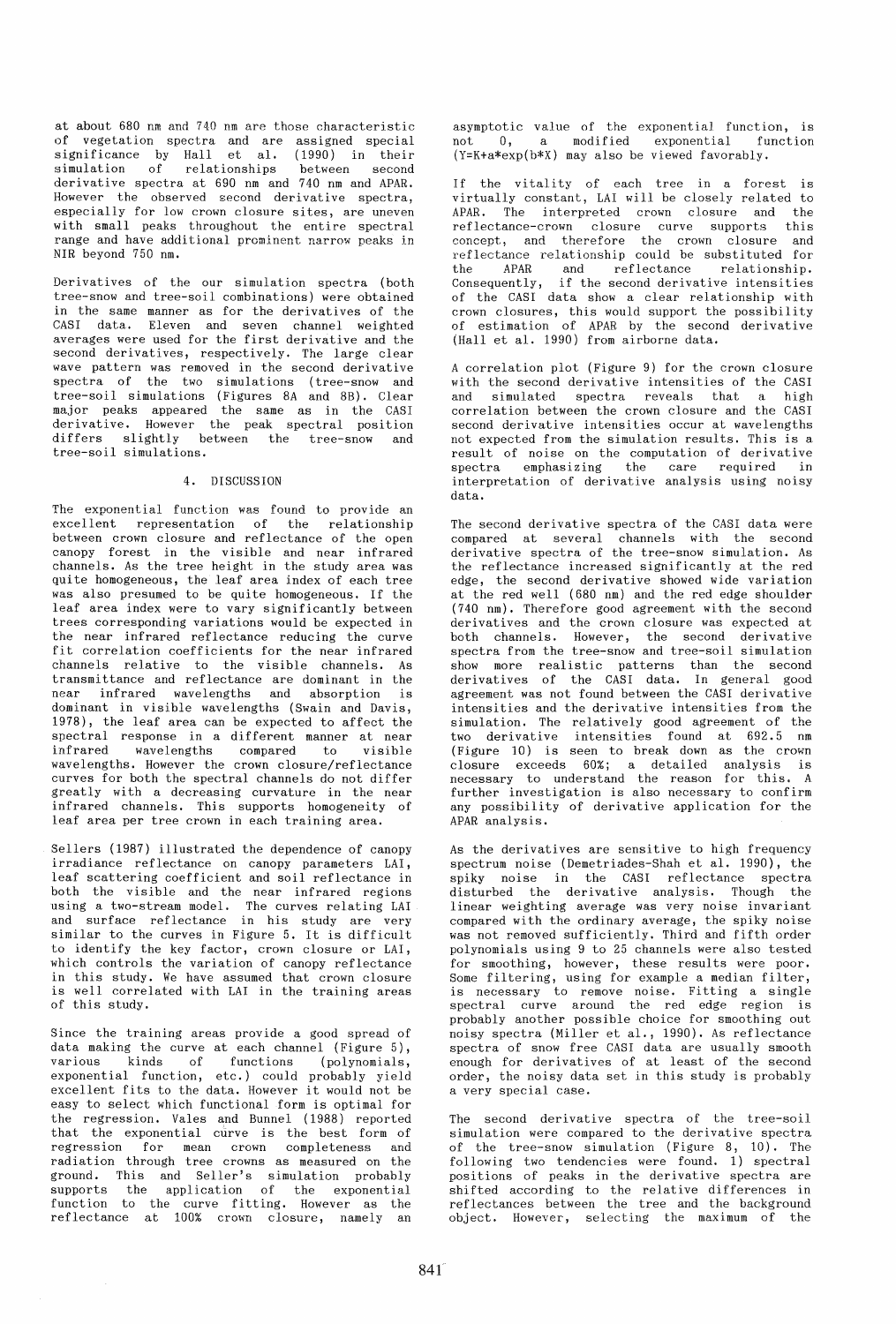

Figure 9. Correlation plot for crown closure and second derivative intensities of CASI spectra, tree-snow and tree-soil intensities.



Figure 10. Second derivative intensities vs. crown closure at 690nm for CASI data and, tree-snow, tree-soil, tree-soil\*2 and tree-soil\*4 (the soil spectrum was multiplied by 2 and 4 respectively) simulation.



Figure 8. Second derivative spectra derived from the simulated spectra. Tree-snow 8A and tree-soil 8B.